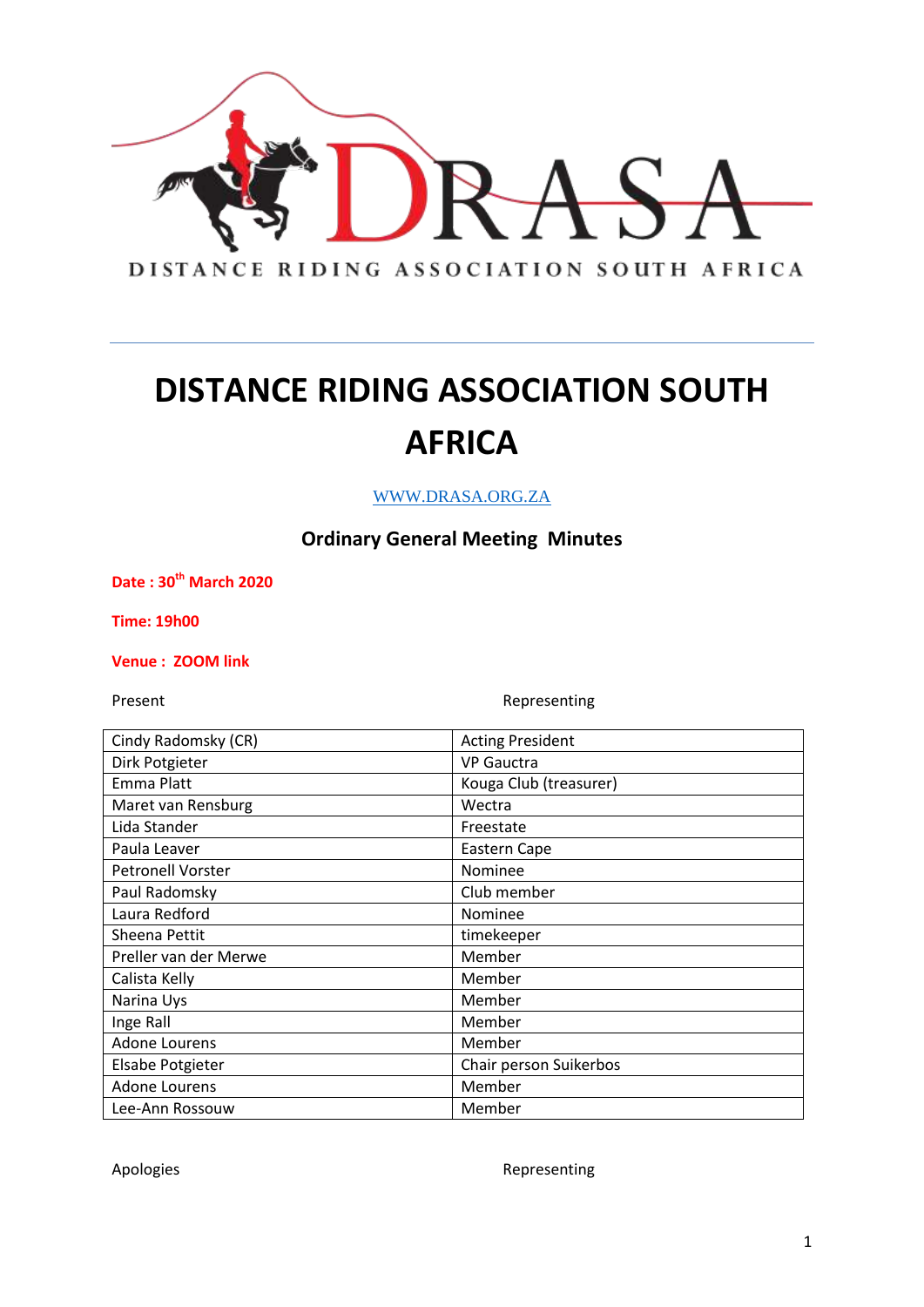

#### WWW.DRASA.ORG.ZA

| Laura Redford   | Member                   |
|-----------------|--------------------------|
| Annemarie Kayne | <b>President Gauctra</b> |

### **DRASA OGM 30TH MARCH 2020**

#### **VENUE : ZOOM( meeting according to email link)**

#### **TIME : 7:00pm**

- 1. Opening and Welcome
	- a. Cindy opened the meeting and thanks the delegates for their attendance.
- 2. Apologies
	- a. Laura Redford
	- b. Anne Marie Kayne
- 3. Read Notice of Meeting
	- a. The reasons for holding the meeting were discussed in some detail and agreed.
- 4. Confirmation of Voting Delegates
	- a. Voting delegates confirmed
- 5. Read Minutes of previous SGM May 2020
	- a. This was not applicable to this OGM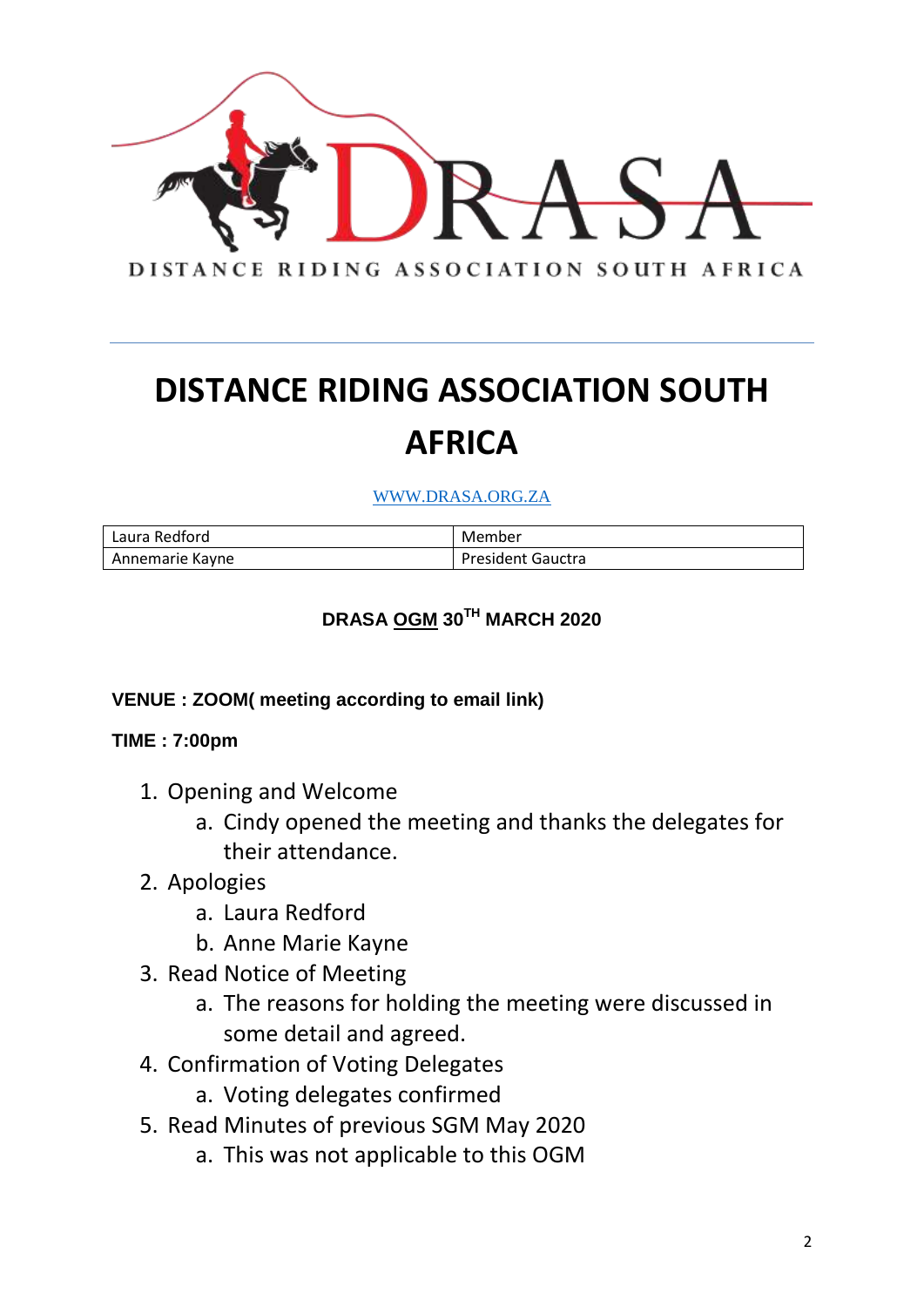

- 6. Nationals 2021 July August
	- a. Discussion of nationals virtual nationals were proposed where each club runs a three day event to prevent the need to travel.
	- b. It reduces the risk of events being prevented due to lockdown restrictions.
	- c. Paula proposed that the officials(judges) possibly travel between venues to prevent bias, which was agreed.
	- d. Petronel observed that the track needs to be relatively similar to ensure a fair competition across each venue and province. After some discussion this was agreed with the proviso that a National Course Master approve each venue based on provincial venue submissions.
	- e. It was also agreed that technical course be set using guidelines to avoid issues of riders passing each other from the front in a potentially dangerous manner and creating timing problems.
	- f. It was agreed that the various National events will be held over different weekends to allow key officials to travel.
	- g. Courses need to be approved by a Course Master (Dirk Potgieter offered to be course master and was accepted)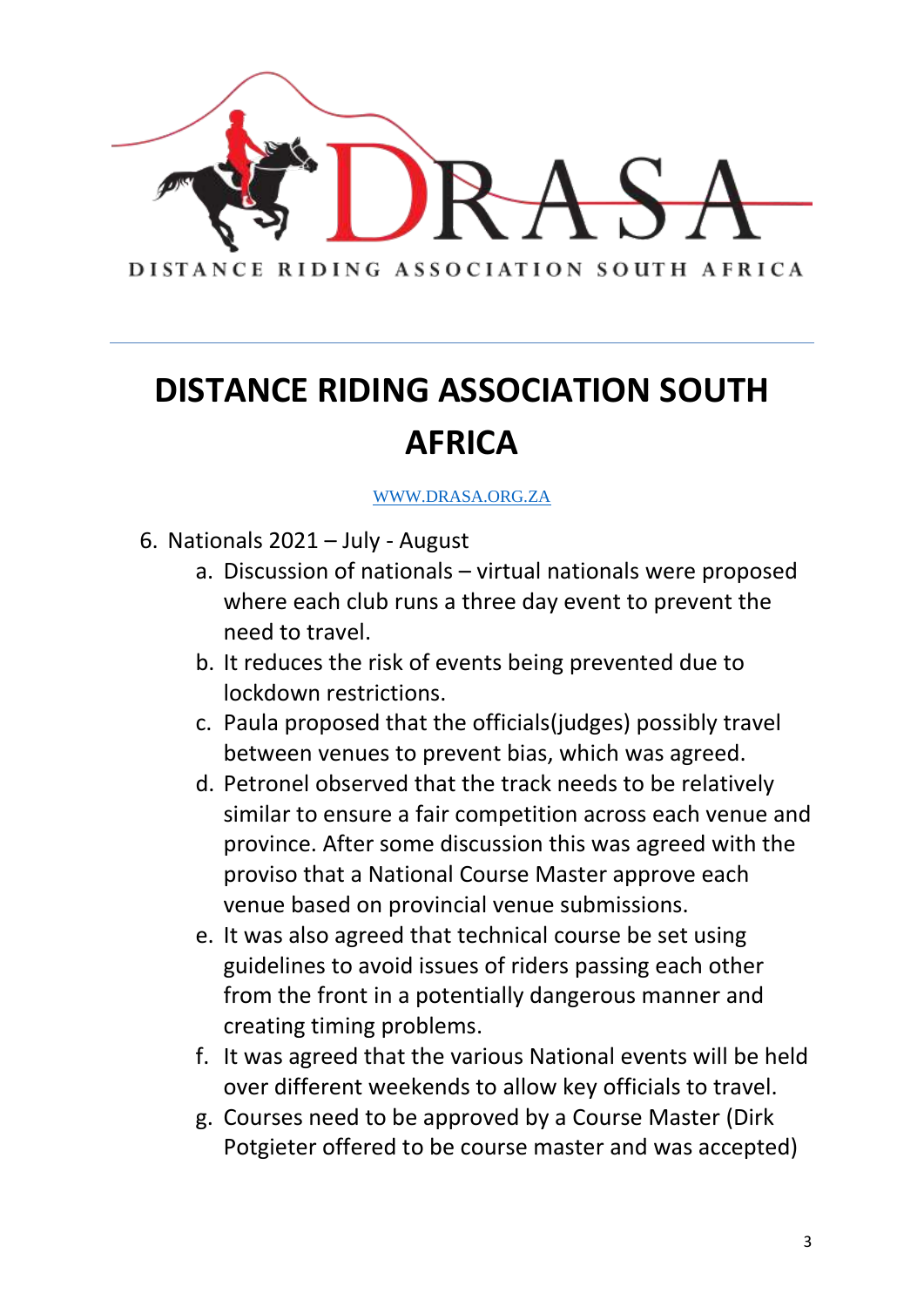

### WWW.DRASA.ORG.ZA

Provinces will submit a google map of the course, course distances, photos etc.

- h. It was agreed that Dirk would provide guidelines to assist venues in developing a suitable course.
- i. Venue
	- i. Venues will be chosen for best cost, best course and sanctioned by National via Dirk.
- j. Timing: Any time between July and August; dates to be approved by National.
- k. Budget: To be submitted to National for approval for each venue.
- l. Funding
	- i. Entry fees for Nationals will come to National and then split between provinces.
	- ii. It was proposed that entry fees for Nationals are all the same although each province will receive funding to match their needs.
	- iii. Vets are biggest cost (R2200 for a full day) will need to have two or three vets over three days.
	- iv. Venue charge
	- v. Officials feeding and accommodation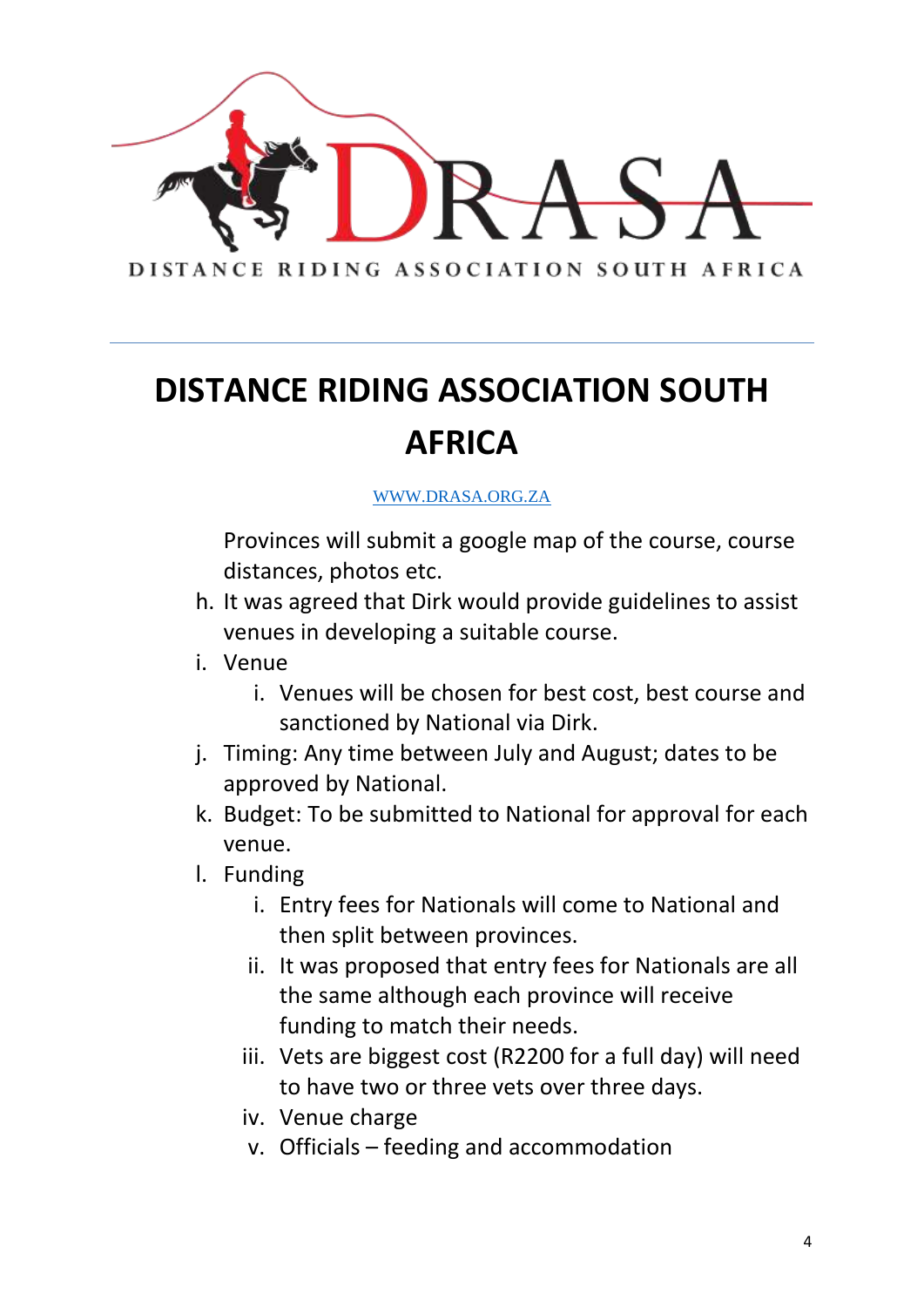

- vi. Petronel indicated that she has budgeted +- R7000 for a Day ride, however this is dependent on the various costs indicated above.
- vii. Each province will have a ride committee for each ride and have a budget approved for the different national events.
- m.Awards Qualifications and description
- n. Awards
	- i. Different awards at each ride,
	- ii. Need a National award for overall winners in each category
		- 1. Best of breed,
		- 2. Champion of each division
	- iii. Various ideas were suggested for the various awards.
	- iv. It was suggested that the items be useful and branded so that people can use them, branded mugs, bale bags, buffs, embroidered numnahs? Framed photos.
- o. Entries
	- i. It was agreed that due to the limited events possible during covid members can enter one day of a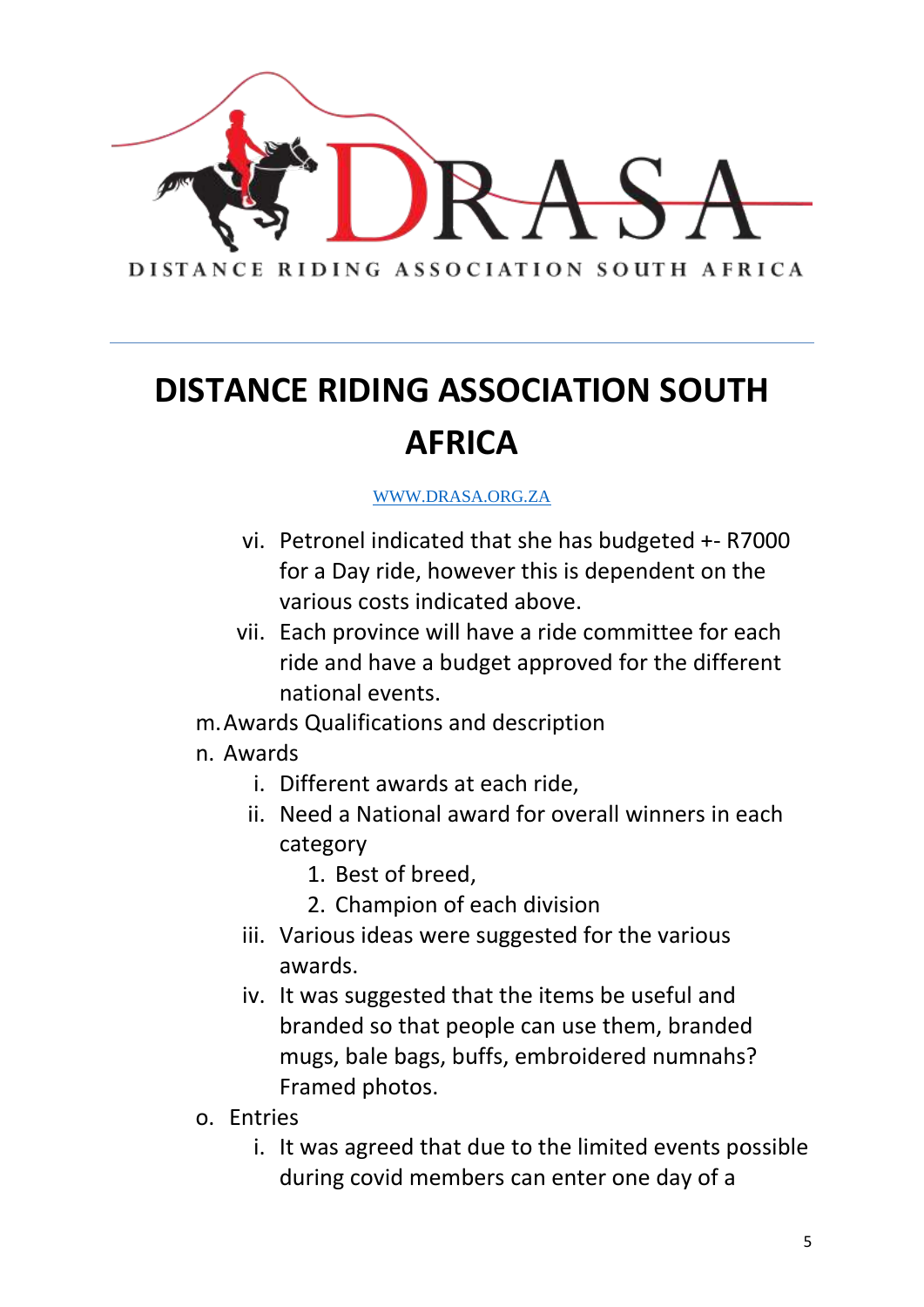

### WWW.DRASA.ORG.ZA

National competition, with no access to prizes etc. this would be on any day of the competition. Their scores will count toward following year's scores. Thus enabling more people to enter a National in 2022.

- ii. Provincial teams must be chosen in the months leading up to Nationals. The team will consist of four members, who can come from different levels, based on the best scoring rider from the various levels.
- iii. Qualification period is from June to July
- iv. Will separate Juniors and Open but currently don't have many Juniors (under 12)
- 7. Motions
	- a. It was brought to the meeting's attention that the Council had approved three key rules over the past three months. These were presented for ratification to the meeting and they were ratified.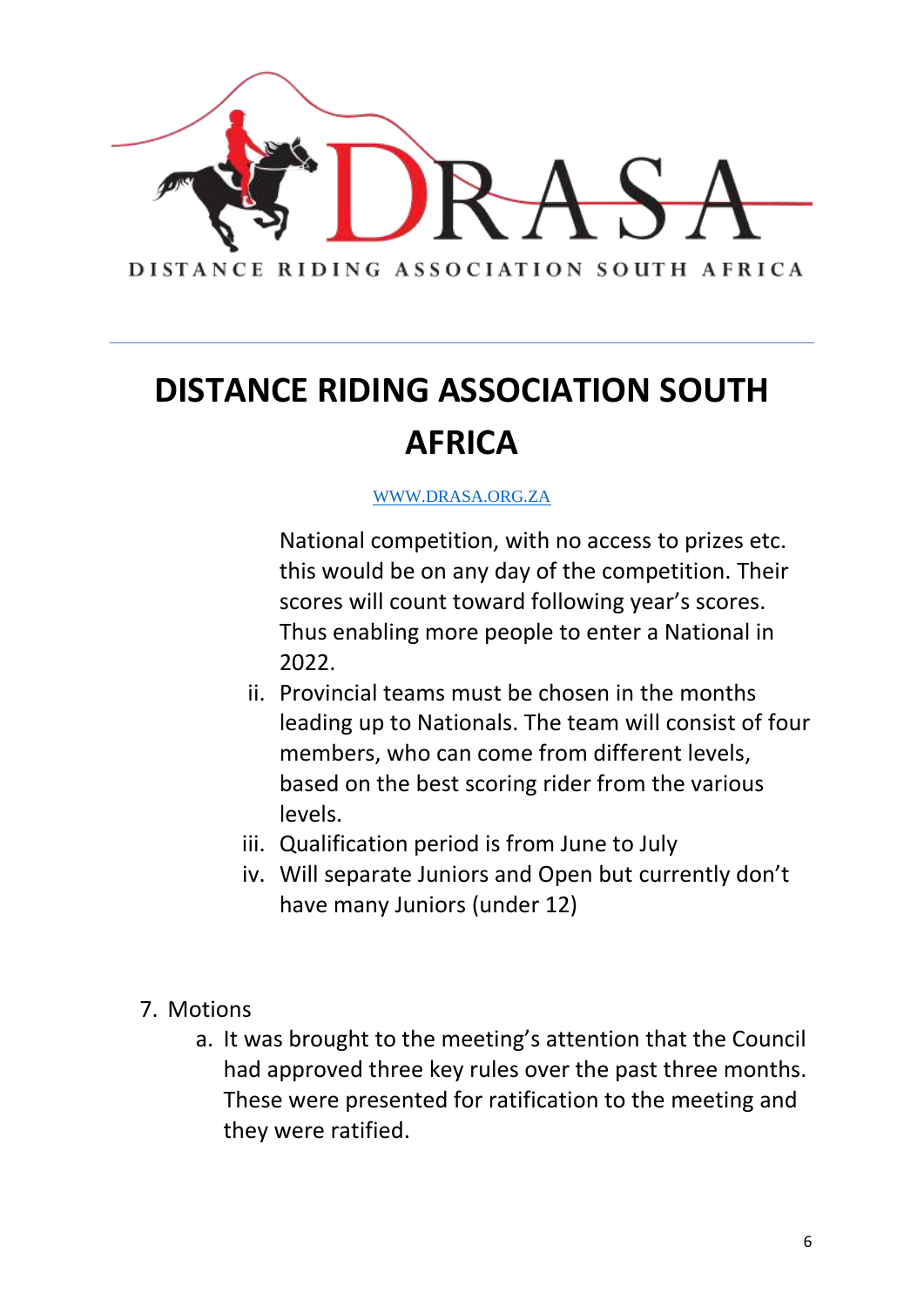

- i. Rule 4.6 in regard to horse tack equipment considered as training aids is now forbidden.
- ii. Rule 9.8 Complaint process included in rules
- iii. Rule 11.1.10 have added in no bareback or bridle less riding allowed
- 8. SAEF issues
	- a. An breakaway Group has initiated a motion of no confidence in the management of SAEF. Cindy was approached by the Vice Chairman of SAEF in this regard as part of their process of dealing with the matter.
	- b. Drasa have been asked what we would like done in terms of settling our original dispute, the following was agreed:
		- i. We want to ask for a public apology, (we must ask to craft the apology)
		- ii. Repayment of the R2000 dispute deposit
		- iii. Cindy is proposing that we use this opportunity to negotiate around a possible associate membership, which could possibly have a reduced fee, reduced insurance costs, but give our rides SAEF approval and gives us a seat on their board. It would also give us access to the Sanesa market. It was agreed to proceed in this action with some caution.